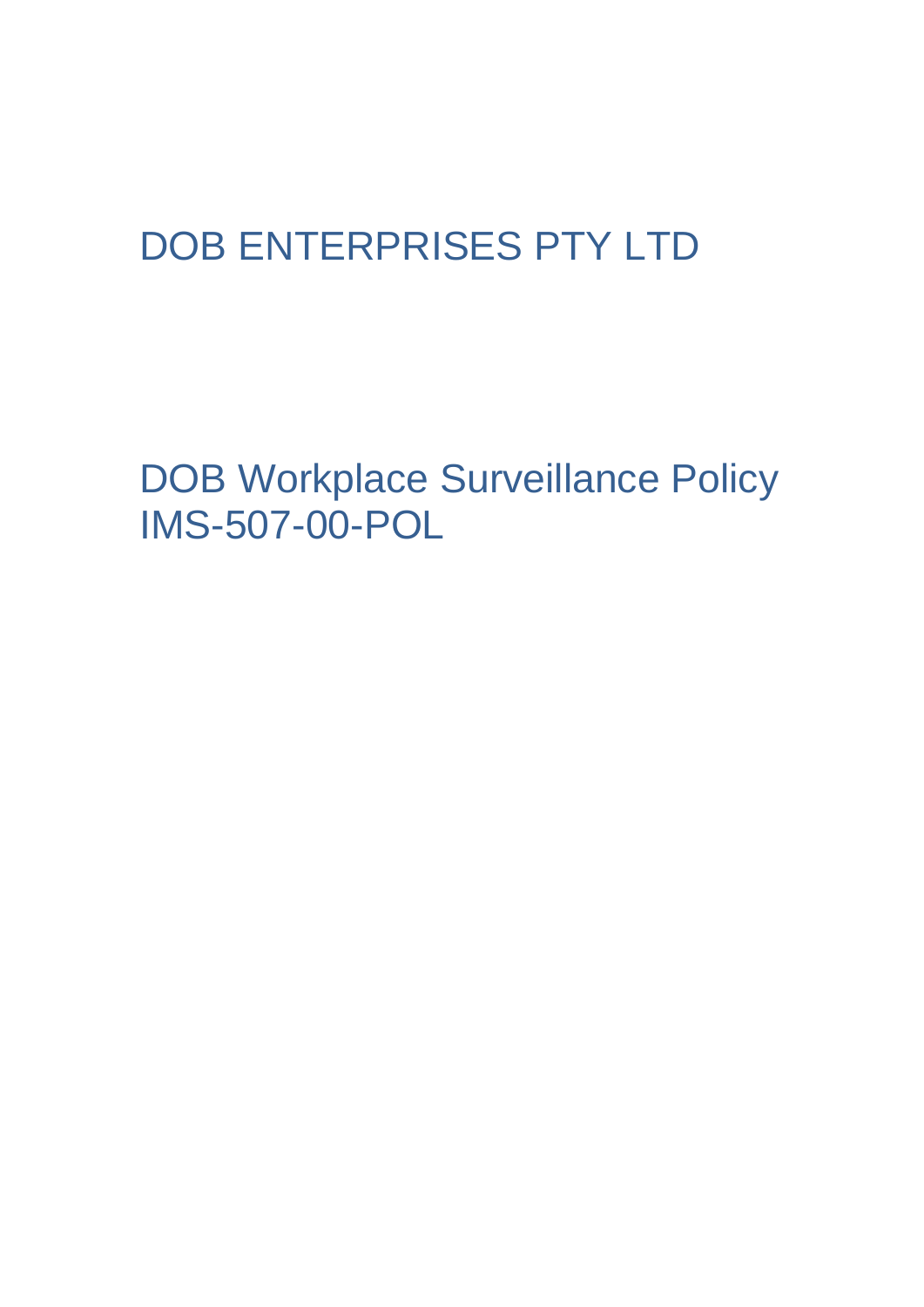# **Revision History**

| <b>Date</b> | <b>Rev</b>     | <b>Modified</b><br><b>By</b> | <b>Changes Made,</b><br><b>Review History</b> | <b>Reviewed</b><br>by | <b>Approved</b><br>by |
|-------------|----------------|------------------------------|-----------------------------------------------|-----------------------|-----------------------|
| 19.02.19    | $\overline{0}$ | Sunette<br>Opperman          | Creation                                      | S Rupert              | S Rupert              |
|             |                |                              |                                               |                       |                       |
|             |                |                              |                                               |                       |                       |
|             |                |                              |                                               |                       |                       |
|             |                |                              |                                               |                       |                       |
|             |                |                              |                                               |                       |                       |
|             |                |                              |                                               |                       |                       |
|             |                |                              |                                               |                       |                       |
|             |                |                              |                                               |                       |                       |



**DOB ENTERPRISES PTY LTD**<br>ABN 20112 866001 **Revision** 1 **Date** 19.02.19

Level 1 49 Horton Street Port Macquarie NSW 2444 Ph: 1 300 854 622 Fax: 02 6583 8468

**Document No** IMS -507- 00-POL **Page**

**UNCONTROLLED WHEN PRINTED OR DOWNLOADED**

Page 2 of 9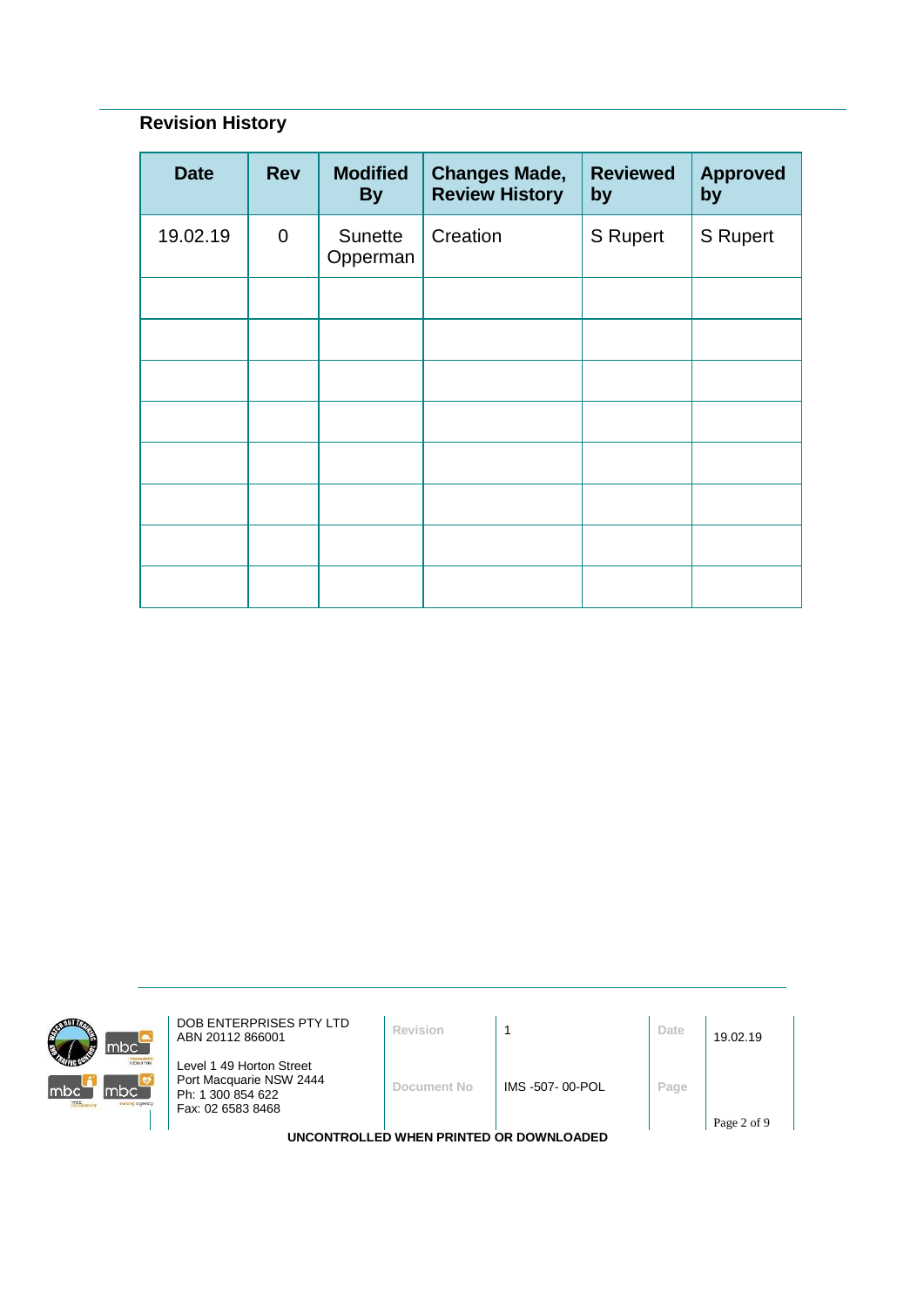#### **Purpose**

The purpose of the Workplace Surveillance Policy is to ensure that a transparent environment exists within DOB Enterprises Pty Ltd (DOB) t/a MBC Recruitment, Macquarie Labour Hire, Watchout Training and Traffic Control, and MBC Nursing Agency, with regard to surveillance and that DOB complies with the requirements of the relevant legal requirements of Workplace Surveillance.

The [Workplace Surveillance Act \(NSW\)](https://policies.westernsydney.edu.au/directory-summary.php?legislation=40) regulates Surveillance of Employees at work by means of camera, computer, and tracking devices, and requires that Employees be notified as to the nature of that Surveillance.

This Policy constitutes the provision of notice to Employees of DOB's Workplace Surveillance under the Act.

#### **Scope**

This policy applies to all employees, consultants, contractors and volunteers on DOB premises, in DOB vehicles, on client premises and in client vehicles.

#### **Application and compliance**

This Policy applies to all current Employees, contractors, and consultants who have access to any DOB and/or DOB Client premises, equipment, or systems, including IT Resources and Networks.

DOB may take disciplinary action, up to and including termination of employment, for any breach of this Policy.

This Policy should be read in conjunction with relevant DOB policies, including:

- a. [Code of Conduct;](https://policies.westernsydney.edu.au/document/view.current.php?id=72)
- b. DOB Equipment and Software Policy
- c. DOB Working from Home Policy
- d. DOB Vehicle Usage agreement
- e. DOB Information Security and Confidentiality Policy
- f. DOB Privacy and Confidentiality Policy
- g. DOB Social Media and Electronic Communication Policy

#### **Policy**

The law requires that employees be formally notified of any actions by DOB that fall within the definitions of surveillance. That notification must meet the fourteen (14) day requirement notice period stated, unless a shorter period is agreed to for existing employees. New employees are required to be notified prior to the commencement of their employment.

This policy is notification in accordance with the legal guidelines, and existing and new employees consent to all such surveillance taking place.

#### **Definitions**

**Camera Surveillance** is surveillance by means of a camera that monitors or records visual images of activities on premises or in any other place inclusive of client premises, client vehicles and DOB Vehicles;



DOB ENTERPRISES PTY LTD ABN 20112 866001 **Revision** <sup>0</sup> **Date** 19.02.19

| <b>Revision</b> |                 | Date | 19.02.19    |
|-----------------|-----------------|------|-------------|
| Document No     | IMS -507-00-POL | Page | Page 3 of 9 |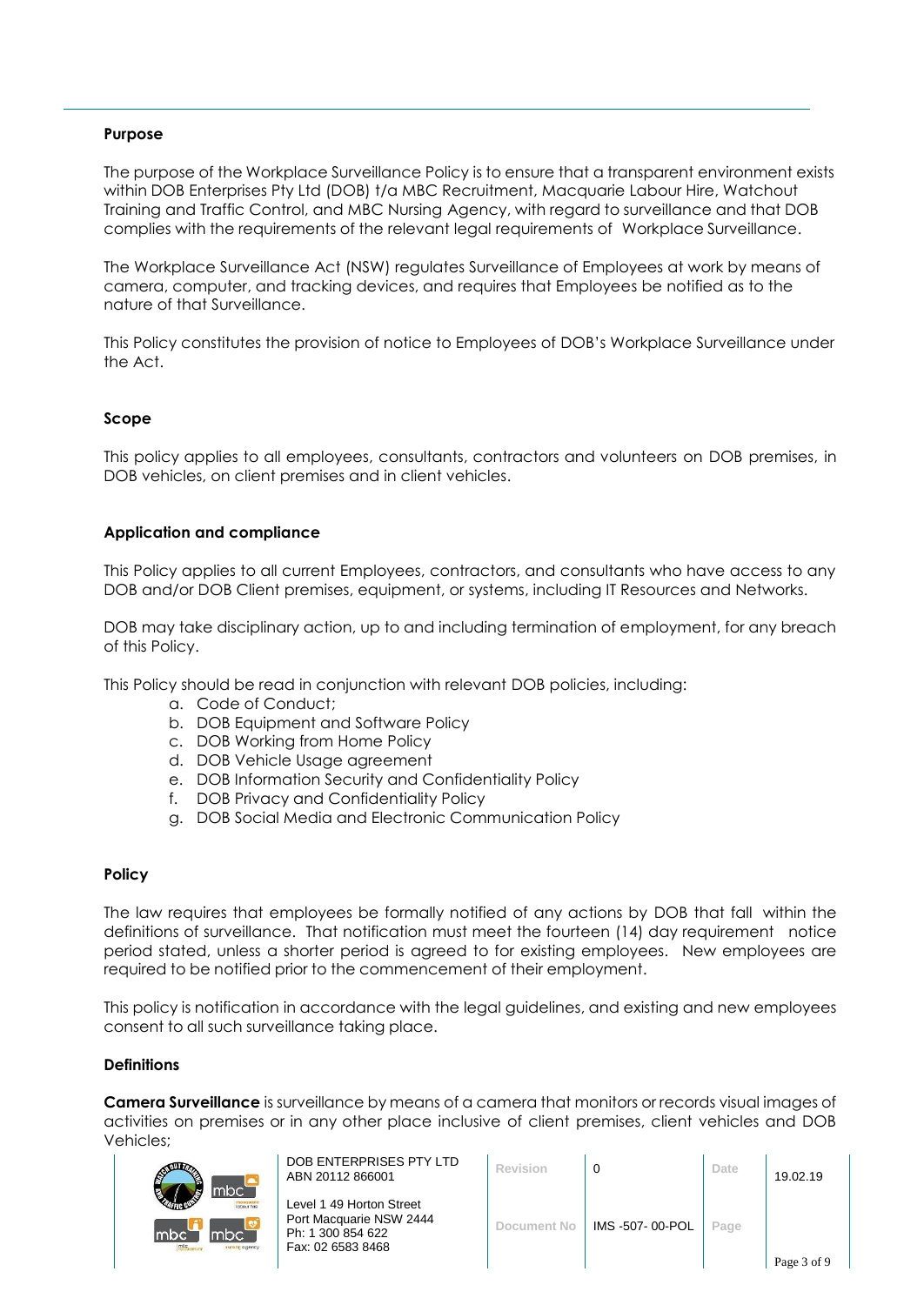**Computer surveillance** is surveillance by means of software or other equipment that monitors or records the information input or output, or other use of a computer (including but not limited to the sending and receipt of e-mails and the accessing of internet websites);

**Tracking surveillance** is surveillance by means of an electronic device the primary purpose of which is to monitor or record geographical location or movement (such as Global Positioning System tracing device).

**Workplace** means premises, or any other place, where employees work, or any part of such premises or place inclusive of client premises, client vehicles and DOB Vehicles;

**"At Work"**, for the purpose of the legal requirements, means the workplace of the employer (or a related corporation) whether or not the employee is actually performing work at the time, or at any other place while performing work for the employer, inclusive of client premises, client vehicles and DOB vehicles;

**Surveillance Information** means information obtained, recorded, monitored or observed as a consequence of surveillance of an employee.

**Surveillance Record** means a record or report of surveillance information.

**"Malicious Content"** means content of a profane or inappropriate manner including, but not limited to:

- i. pornography;
- ii. sexual content;
- iii. defamatory content;
- iv. content that harasses, threatens or bullies a person;
- v. racist content; and
- vi. violent content;

#### **Surveillance Consisting of Monitoring**

DOB carries out surveillance in the form of monitoring to ensure:

- a. the health, safety and welfare of DOB Employees, clienst, contractors and visitors, for example, by installing fixed cameras in all DOB Offices/Depots;
- b. the integrity, security and service delivery of its systems and networks; and
- c. compliance with its legal obligations, including reporting obligations.

In the course of carrying out monitoring, DOB collects, creates and stores records and information (including logs, images, backups, and archives) using any one or more of the following methods:

- a. Telephone Monitoring DOB and DOB Clients may monitor the input and output of telephone (both fixed line and mobile) devices provided by DOB or Client of DOB for use by Employees. These may be continually monitored and may be accessed and provided to DOB or DOB clients for administrative purposes;
- b. Camera Monitoring DOB has installed fixed security cameras throughout all DOB Offices/Depots, both inside and outside of buildings and other facilities. These cameras (including any casings) are not covered or hidden, and Monitor activities on an ongoing and continuous basis; DOB Clients may have the same



DOB ENTERPRISES PTY LTD ABN 20112 866001 **Revision** <sup>0</sup> **Date** 19.02.19

| <b>Revision</b>    |                 | Date | 19.02.19    |
|--------------------|-----------------|------|-------------|
| <b>Document No</b> | IMS -507-00-POL | Page | Page 4 of 9 |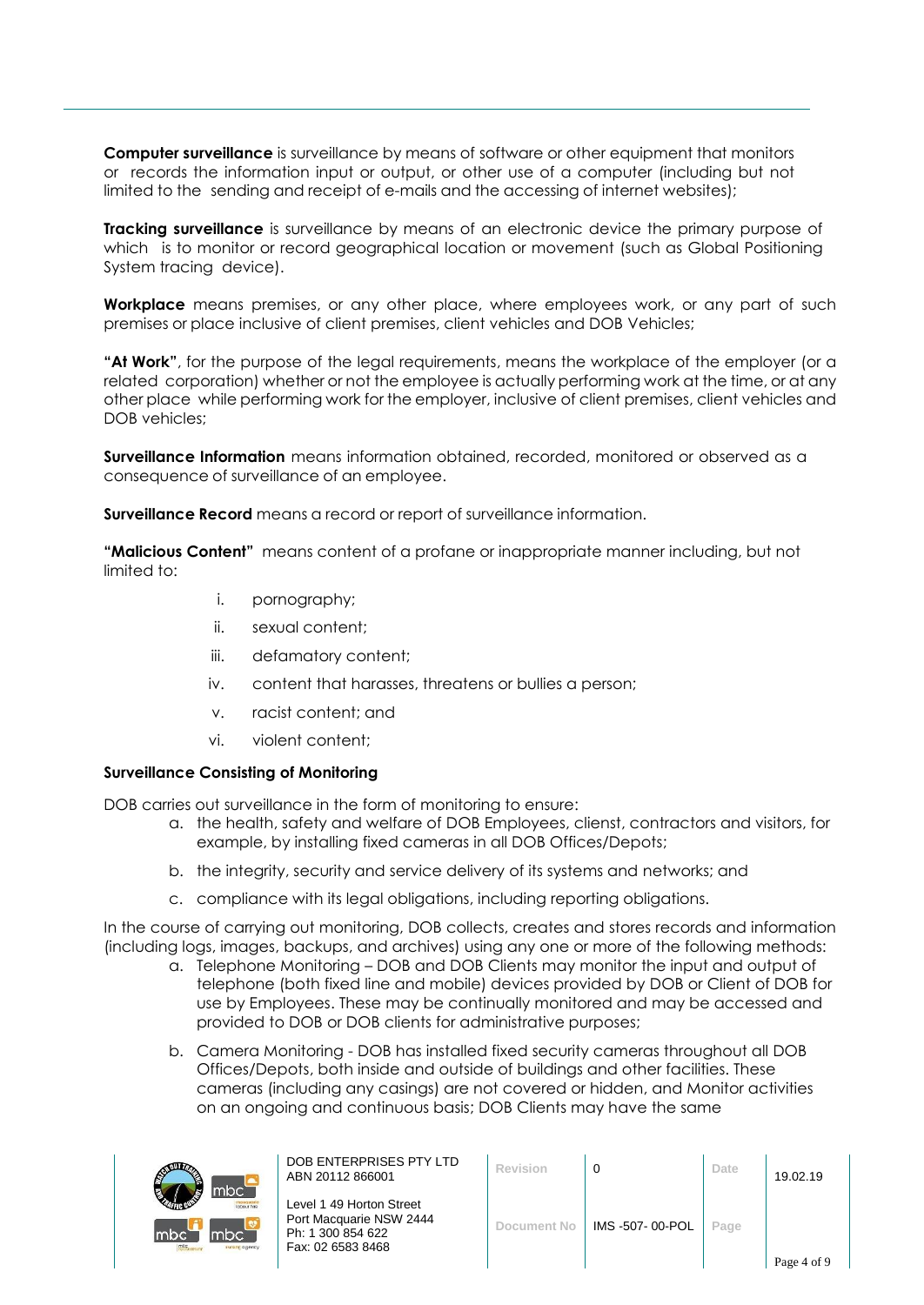- c. Computer Monitoring DOB and DOB Clients conduct ongoing monitoring of the following:
	- i. DOB and DOB Clients email accounts, and emails sent or received using an assigned email account or a DOB or DOB client server;
	- ii. internet usage, including browsing history, content downloads and uploads, video and audio file access, and any data input using the IT resources; and
	- iii. access (including logons) to, and all activity on, the IT resources including computer hard drives and servers, and any files stored on IT resources;
- d. Tracking Monitoring DOB monitors and tracks the location or movement of individual DOB or DOB client vehicles, DOB or DOB client assigned mobile phones, and, DOB and DOB client assigned computers/laptops and other assets/devices.

In carrying out monitoring, DOB and DOB clients records and stores information and creates records (including reports) in relation to the following that are Surveillance Information and Surveillance Records for the purposes of the Act:

- a. movements within a Workplace;
- b. access to secure DOB and DOB Client facilities (buildings and locations within buildings);
- c. connection of devices (whether or not owned by DOB or DOB Clients) to IT resources and the network. This includes logging access at specified wired and wireless data points;
- d. emails sent or received using DOB or DOB Client email accounts or through DOB and DOB servers, storage volumes, download volumes, browsing or downloading history on IT resources; and
- e. any information or data created or managed on, downloaded to and stored on IT resources, servers and other devices that DOB or DOB Client supplies or otherwise makes available for use, including DOB and DOB Client email.

#### **Surveillance and Surveillance Information and Records**

DOB and DOB Clients may from time to time:

- a. conduct surveillance, including surveillance of individual employees; or
- b. access, use or disclose information or records obtained in the course of monitoring for surveillance in relation to individual Employees.

DOB and DOB Clients may use or disclose surveillance information or surveillance records for purposes authorised under the Act and in accordance with the procedures set out in this Policy. These specifically include:

- a. for legitimate purposes related to the employment of Employees;
- b. for the legitimate business activities or functions of DOB and DOB Clients, including internal inquiries and investigations of alleged unlawful activities or activities that are alleged to be in breach of any DOB and DOB Clients rule, policy or code of conduct or in breach of a person's duties to DOB and DOB Clients as its Employee;
- c. for use or disclosure in any legal proceedings (including an inquiry by the [Independent Commission Against Corruption](https://policies.westernsydney.edu.au/download.php?id=133&version=1&associated) or the [NSW Ombudsman\)](https://policies.westernsydney.edu.au/download.php?id=188&version=2&associated) to which DOB and DOB Clients is a party or is directly involved;
- d. disclosure to a member or officer of a law enforcement agency for use in connection with the detection, investigation or prosecution of an offence;



DOB ENTERPRISES PTY LTD ABN 20112 866001 **Revision** <sup>0</sup> **Date** 19.02.19

| <b>Revision</b>    | 0              | Date | 19.02.19    |
|--------------------|----------------|------|-------------|
| <b>Document No</b> | IMS-507-00-POL | Page | Page 5 of 9 |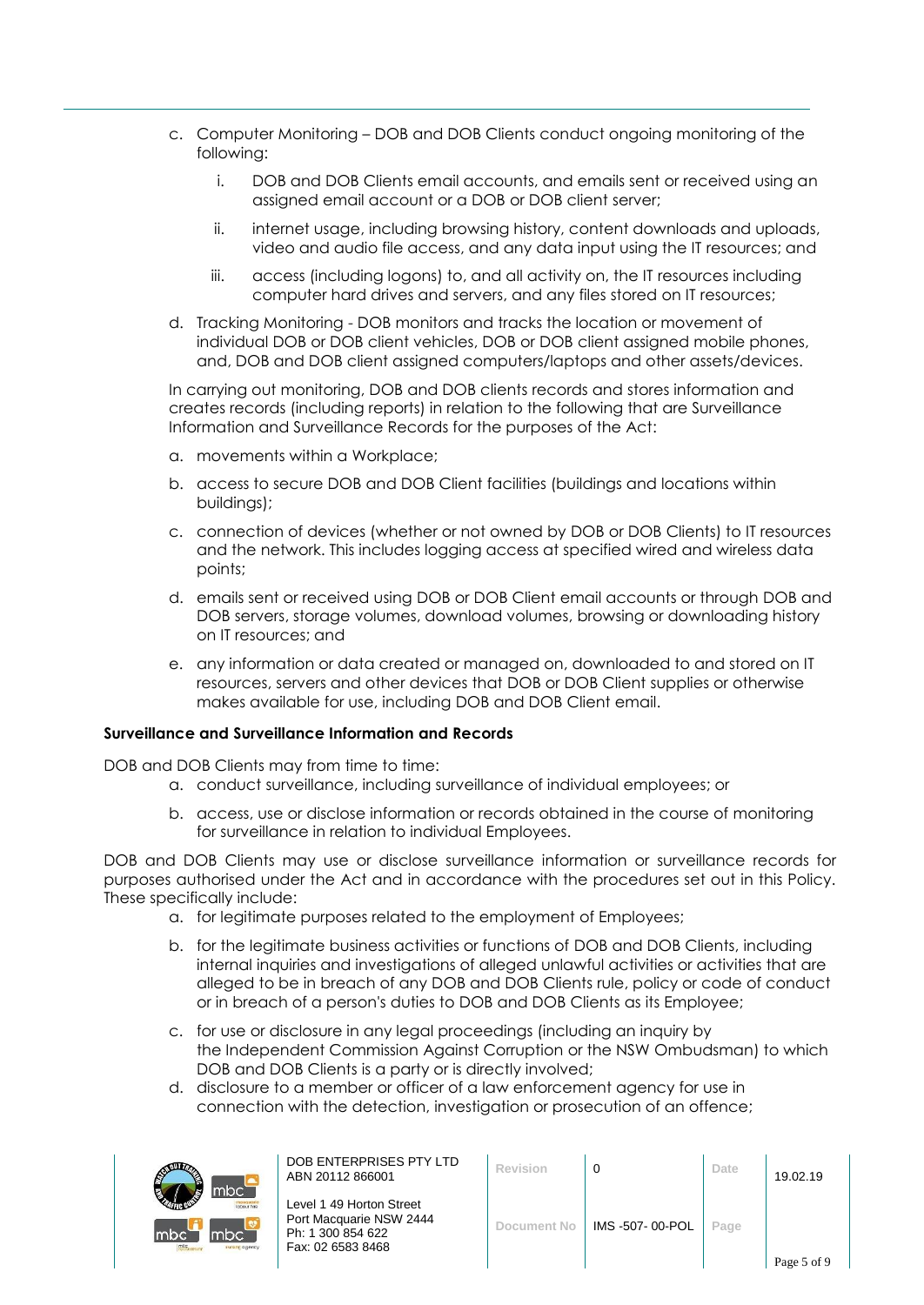- e. where otherwise required or authorised by law to do so (for example, if DOB and DOB Clients required to comply with a search warrant or subpoena);
- f. where DOB and DOB Clients considers this is reasonably necessary to avert a serious and imminent threat of:
	- i. serious violence to a person;
	- ii. damage to property (including disruption to DOB and DOB Clients' business, systems or operations).

Part 4 of the Act prohibits covert surveillance (which is surveillance other than that requiring notification in accordance with Part B below) by an employer without a covert surveillance authority issued under that Act.

#### **Prohibited Surveillance**

DOB and DOB Clients will not carry out and does not condone any of the following which are prohibited under the Act:

- a. Surveillance of employees in a change room, toilet facility or shower or other bathing facility in the Workplace;
- b. Surveillance of employees using work surveillance devices when employees are not at work, except as permitted under the Act and this Policy; and
- c. blocking emails or internet access of an employee except as permitted under the Act and DOB and DOB Clients policies.

#### **Authorisation**

Employees are prohibited from conducting any form of Workplace Surveillance or from accessing Surveillance Records or Surveillance Information, except the following employees who are only authorised for the purposes of performing their designated duties as employees:

- a. Employees (including those within Information Technology and Digital Services) whose normal duties include routine back up or restoration of data, conduct of audits, review of web filtering, email filtering, document retrieval or logs, or other activities relating to the DOB and DOB Clients's systems, including IT resources and networks;
- b. Employees (including those in Safety and Security) whose normal duties include review of camera footage and of building access (including use of building access devices); or
- c. Employees who are specifically authorised under this Part A to conduct surveillance or to access surveillance information or surveillance records.

Requests to authorise surveillance that go beyond monitoring, or to authorise access to surveillance information or surveillance records by persons other than those listed above, may only be made by one or more of the following persons and only for a purpose specified previously in this policy.:

- a. DOB Director, WHS/IMS Manager, Business Manager
- b. DOB Client authorised personal;
- c. Client Representative;
- d. Authorised Legal Representative;
- e. Authorised IT Representative;

Only the following persons can approve a request (except where make or are the subject of the request):

a. DOB Director



| DOB ENTERPRISES PTY LTD |
|-------------------------|
| ABN 20112 866001        |
|                         |

| DOB ENTERPRISES PTY LTD<br>ABN 20112 866001                                                   | Revision    | 0               | Date | 19.02.19    |
|-----------------------------------------------------------------------------------------------|-------------|-----------------|------|-------------|
| Level 1 49 Horton Street<br>Port Macquarie NSW 2444<br>Ph: 1 300 854 622<br>Fax: 02 6583 8468 | Document No | IMS -507-00-POL | Page | Page 6 of 9 |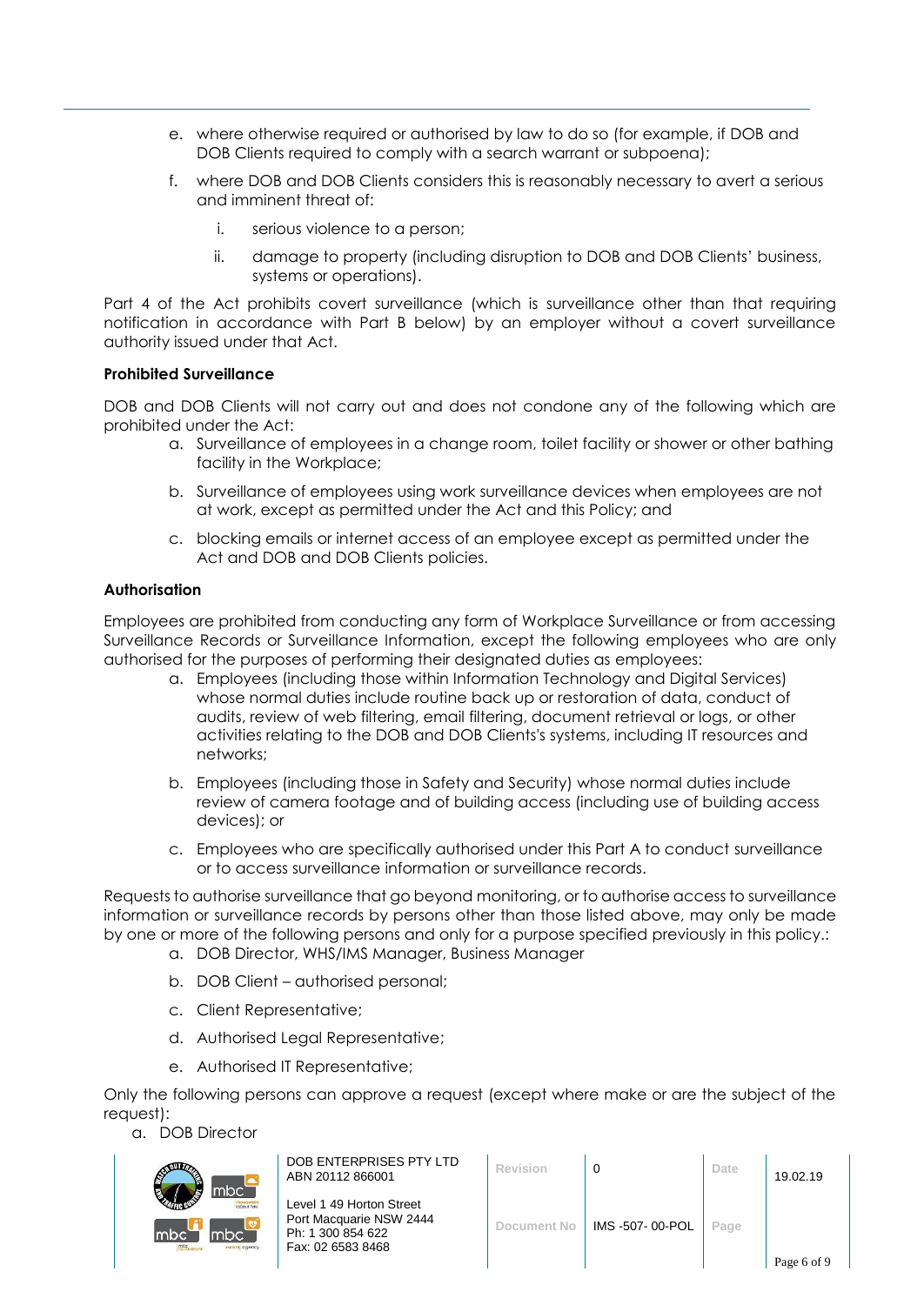For the avoidance of doubt, surveillance requests made under this clause will only be approved if the persons authorised to grant approval are reasonably satisfied that:

- a. the request is for a purpose specified in this policy
- b. if the request is for a purpose specified in this policy (b):
	- i. there is no less intrusive alternative, reasonably available, in the circumstances, including, but not limited to, any need for urgency;
	- ii. the proposed method and length of Surveillance or access to information and records is reasonable and appropriate in the circumstances; and
	- iii. reasonable precautions will be taken to ensure the integrity and security of data, including compliance with the DOB and DOB Client's [Privacy](https://policies.westernsydney.edu.au/document/view.current.php?id=108)  [Policy](https://policies.westernsydney.edu.au/document/view.current.php?id=108) and [Privacy Management Plan.](https://policies.westernsydney.edu.au/document/view.current.php?id=149)

## **Notice Requirements**

This Policy is formal notice to employees that DOB and DOB Clients do the following in accordance with this Policy:

- a. it conducts Surveillance in the form of monitoring in the workplace;
- b. where authorised under the Act or this Policy, it conducts workplace surveillance other than monitoring; and
- c. it creates, accesses, uses and discloses information or records in relation to surveillance, including as part of monitoring.

DOB and DOB Clients also provide notice to employees about surveillance (including Monitoring) in other formats as follows:

- a. in the case of Monitoring by cameras, by means of physical signage at the entrances to or within DOB and DOB Client's grounds;
- b. by obtaining a signed acknowledgement when an employee commences employment;
- c. by means of an online notice referring to this and other relevant policies when an employee activates their DOB and DOB Client's account for the first time;
- d. for new methods of monitoring, specific written notice to all employees (which may be given by email) at least 14 days before that routine monitoring commences.

For surveillance approved, DOB and DOB Client's must send a written notice to an individual employee (which may be given by email) before that surveillance commences.

A notice und must be given or authorised by either the DOB Director or DOB Client Representative and must specify:

- a. the type of surveillance or new form of monitoring to be carried out;
- b. how it will be carried out;
- c. when it will start;
- d. whether it will be continuous or intermittent; and
- e. whether it will be for a specified limited period or ongoing.

Written notice to an employee will not be provided:



DOB ENTERPRISES PTY LTD ABN 20112 866001 **Revision** <sup>0</sup> **Date** 19.02.19

| <b>Revision</b>    |                 | Date | 19.02.19    |
|--------------------|-----------------|------|-------------|
| <b>Document No</b> | IMS -507-00-POL | Page | Page 7 of 9 |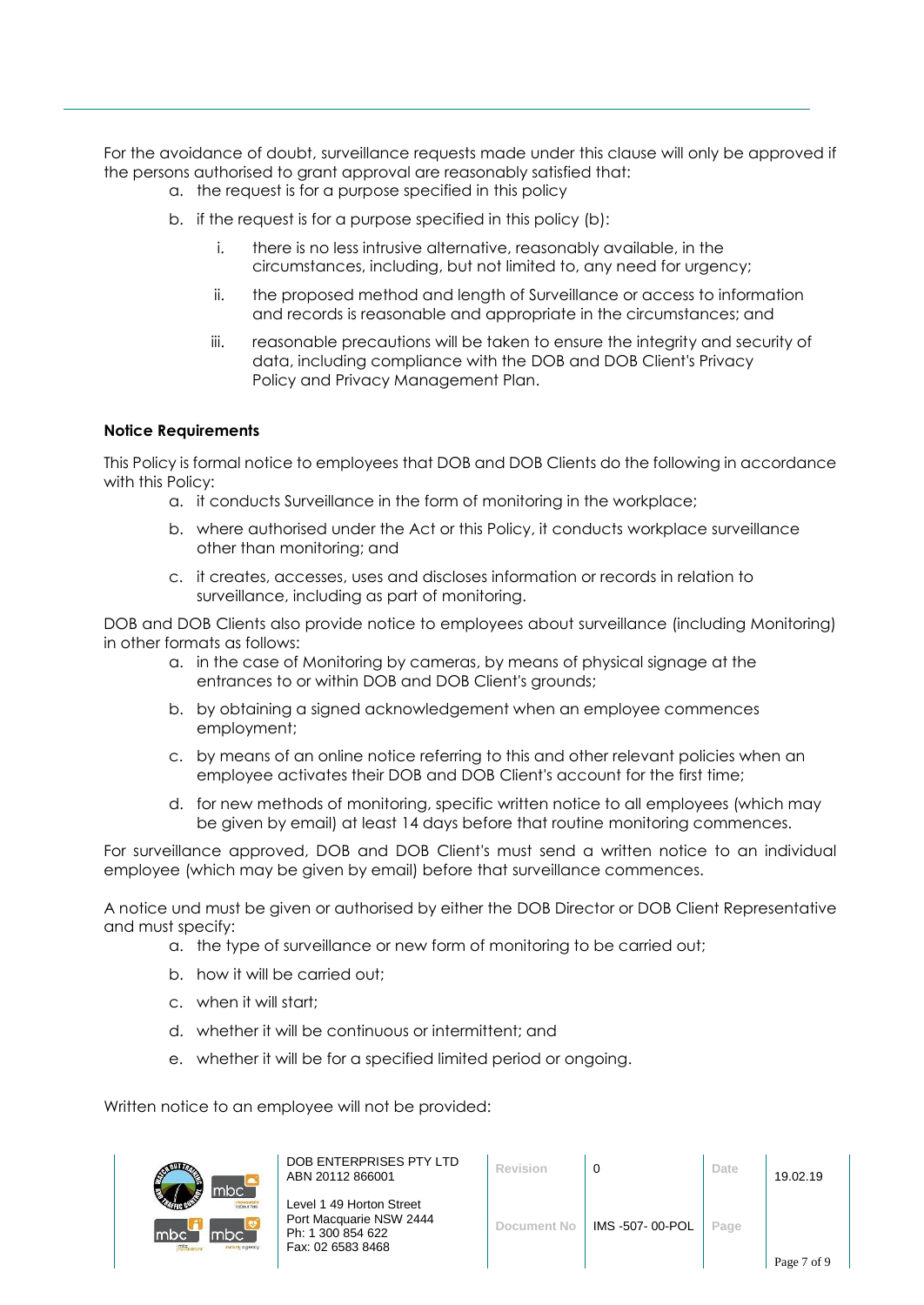- a. where there is a risk of disclosure of the identity, or exposure to reprisals, of a person who has made a public interest disclosure under DOB and DOB Client's policy relating to public interest disclosures;
- b. where surveillance information or records are aggregated in a format that does not identify specific individuals, including employees, for example, for operational support reasons.

# **Content**

- 1. For new employees, DOB will, from commencement of their employment, carry out ongoing, intermittent surveillance of their use of DOB computer systems, phone systems and mobile communications or computing devices (including by way of real time monitoring and recording) – including emails, internet and files (including files stored on the work computer or mobile communication or computing devices). For existing employees, the above surveillance will be carried out on an ongoing, intermittent basis.
- 2. The surveillance is carried out by all means available to DOB which may include, without limitation:
	- i. auditing, logging, monitoring or accessing email accounts, emails, instant messaging or voice mail;
	- ii. accessing files;
	- iii. accessing the work computer and mobile communication or computing devices; and
	- iv. accessing records of internet usage (including sites and pages visited, files downloaded, video and audio files accessed and data input);
	- v. camera surveillance;
	- vi. tracking surveillance.

# **Types of Surveillance**

*Camera Surveillance*:

- Cameras used for surveillance (or camera casing or other equipment that would generally indicate the presence of a camera) will be clearly visible in the place where the surveillance is taking place, and
- Signs notifying people that they may be under surveillance in that place will be clearly visible at each entrance to that place.

#### *Computer Surveillance*:

• The surveillance will be carried out in accordance with (company) IT policy;

*Tracking Surveillance*:

• Surveillance of an employee that involves the tracking of a vehicle will not be carried out unless the vehicle clearly displays a notice indicating that the vehicle is the subject of tracking surveillance.

#### *Prohibited Surveillance*:

DOB and DOB Clients will comply with the legal requirements of the Act where surveillance is prohibited.



DOB ENTERPRISES PTY LTD ABN 20112 866001 **Revision** <sup>0</sup> **Date** 19.02.19

| <b>Revision</b> |                | Date | 19.02.19    |
|-----------------|----------------|------|-------------|
| Document No     | IMS-507-00-POL | Page | Page 8 of 9 |